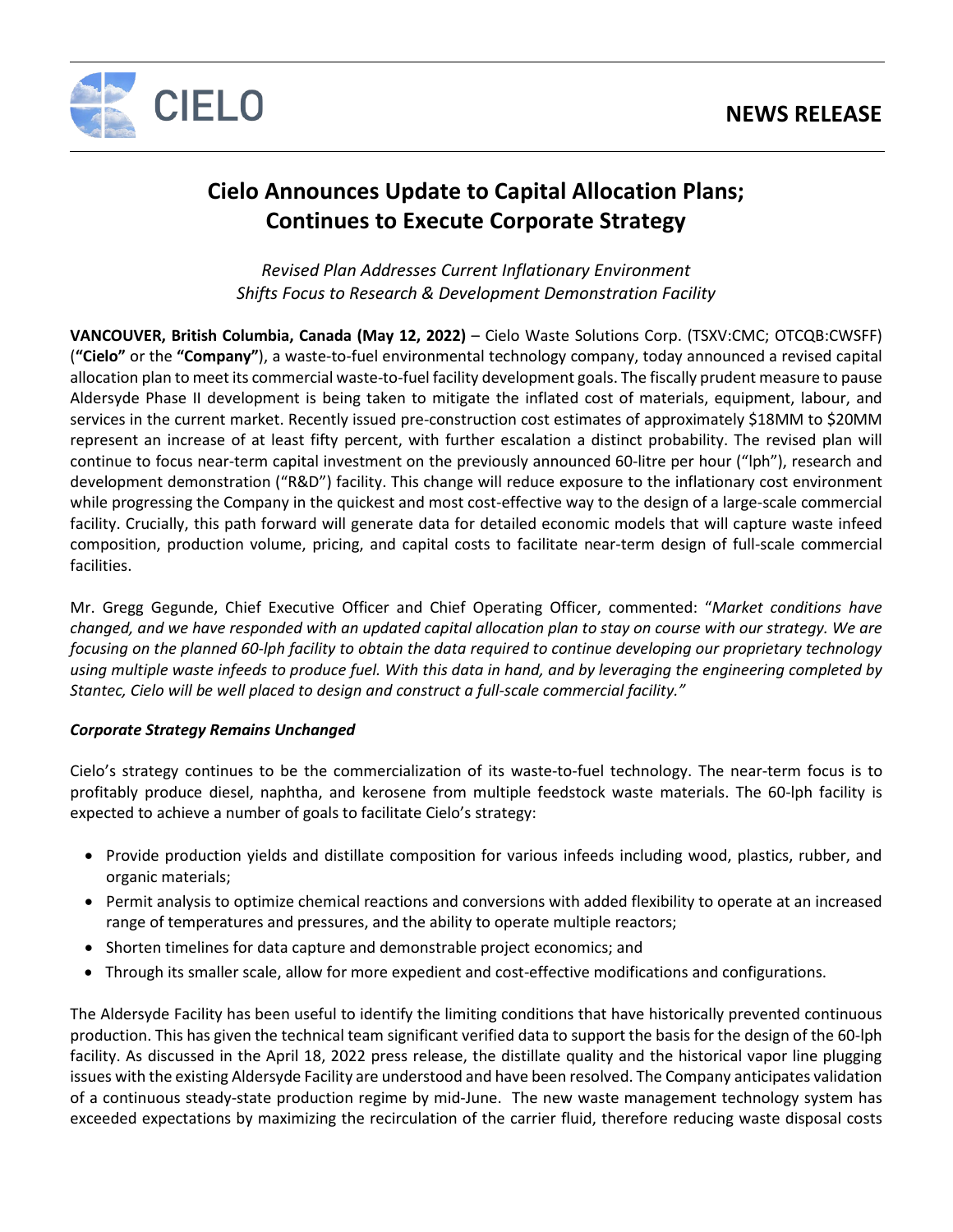and carrier fluid consumption. The Company continues to operate the Aldersyde Facility as the reactor waste solids separation system is further refined and optimized.

## *Budget and Timeline*

Cielo continues to develop its commercialization strategy to provide financial modelling intended to attract capital for future expansion. In association with this plan, the Board of Directors has approved the Company's revised budget for the 2023 fiscal year (May 2022 – April 2023). The revised capital cost estimate to complete the fabrication and construction of the 60-lph facility is CDN \$5.5 million. The Company now anticipates the commissioning of the 60-lph R&D Facility in Q3 2022 and the initiation of the design of a full-scale facility to commence in 2023.

Ms. Anna Cheong, Cielo's interim Chief Financial Officer noted that: *"This updated plan allows us to continue construction on the R&D demonstration facility, keeping operating costs low and incorporating operational synergies, without exposing ourselvesto the inflated costs of the current market. We will continue to ensure that Cielo's resources are appropriately directed, with a focus on protecting and enhancing shareholder value, and we will continue to develop our waste-to-fuel tech Company in a controlled, transparent, and effective way."*

#### **Company Contact**:

Chris Sabat Email: csabat@cielows.com Telephone: 1 (403) 348-2972 Website: www.cielows.com

For further information please contact:

**Cielo Investor Relations**: Email: investors@cielows.com

#### **Rose & Company**:

610 Fifth Avenue, Suite 308 New York, NY 10020 Telephone: (212) 517-0810 Email: [cielo@roseandco.com](mailto:cielo@roseandco.com)

#### **RB Milestone Group LLC (USA)**:

Trevor Brucato, Managing Director Email: [cielo@rbmilestone.com](mailto:cielo@rbmilestone.com) New York, NY & Stamford, CT

## **ABOUT CIELO**

Cielo Waste Solutions Corp. was incorporated under the Business Corporations Act (British Columbia) on February 2, 2011. Cielo is a publicly traded company with its shares listed to trade on the TSX Venture Exchange ("TSXV") under the symbol "CMC," on the Frankfurt Exchange ("DAX") under the symbol "C36", as well as on the OTC Venture Market ("OTCQB"), under the symbol "CWSFF." The Company's strategic intent is to become one of the leading waste-to-fuel environmental technology companies using its environmentally friendly, economically sustainable technology. Cielo has a patented process that can convert waste feedstocks, including plastics, rubber, organic material, and wood derivative waste to fuel. Cielo's business model is to source waste feedstocks from industrial producers and other suppliers and convert the feedstocks into fuels. Having demonstrated its ability to produce diesel and naphtha from waste, Cielo plans to further enhance its Aldersyde Facility and to construct additional facilities that will convert waste feedstocks to energy fuels, including diesel, naphtha, and kerosene. The diesel from Cielo's distillate could be used in diesel engines. Kerosene could be suitable for aviation or marine jet fuel, and naphtha could be used to assist in transporting heavy oil. Cielo's objective is to generate value from converting waste to fuel while ridding the world of unwanted and problematic waste.